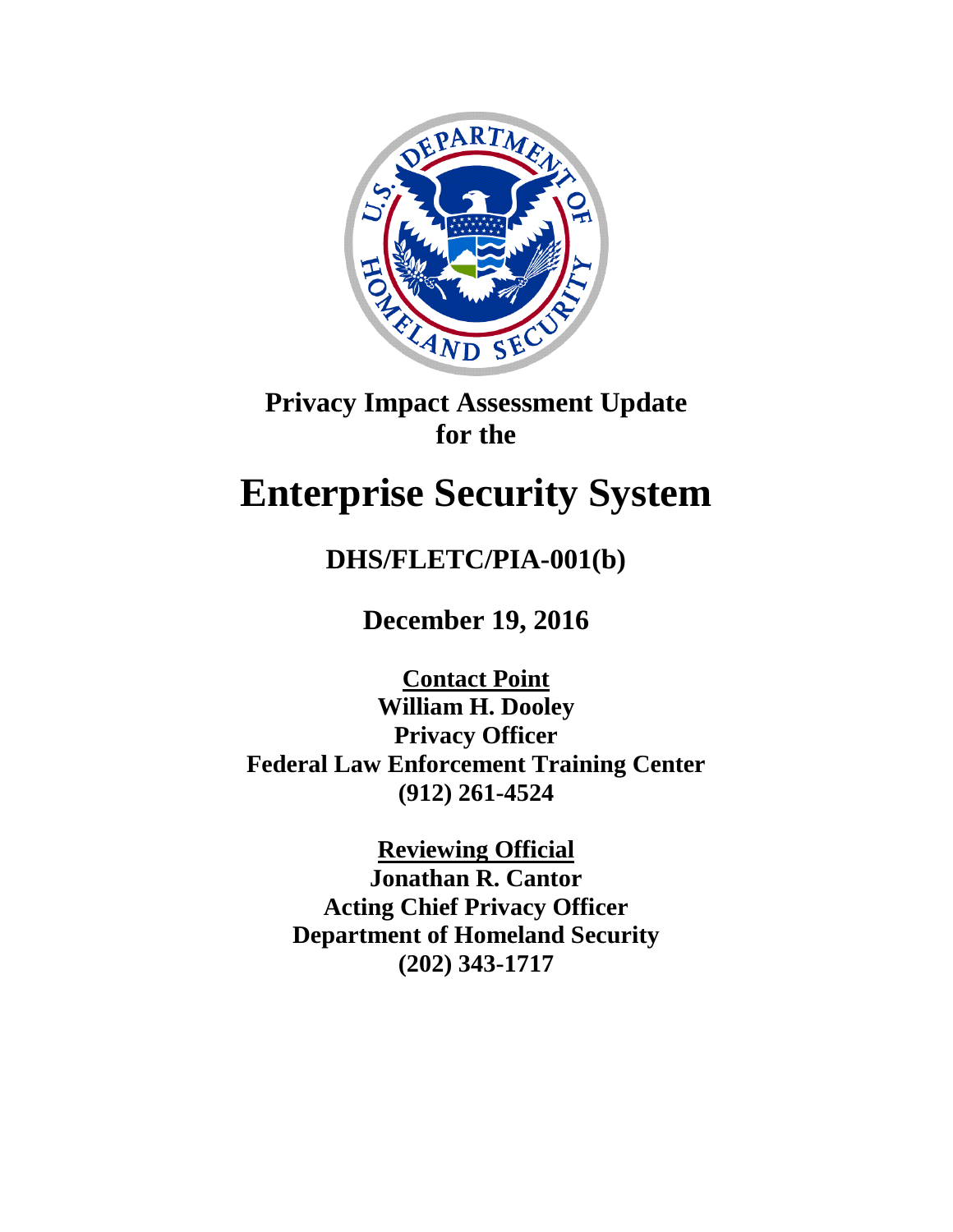

### **Abstract**

The Federal Law Enforcement Training Center (FLETC) uses the Enterprise Security System (ESS) to standardize the process for students, contractors, visitors, and personnel to obtain access to FLETC facilities. This PIA update is being conducted because additional data elements will be collected and maintained on students, visitors, and personnel.

## **Overview**

FLETC provides basic and advanced law enforcement training to more than 90 federal, state, local, and international law enforcement organizations (generally referred to as Partner Organizations). More than 60,000 students are trained annually at FLETC sites, requiring secured access to both FLETC sites and registration information. To control access to FLETC facilities and information, individuals must wear identification issued by the Security and Emergency Management (SEM) Division at all times. The information in ESS is used to issue photo identification badges and credentials, parking permits, and visitor badges.

The PII pertains to students, contractors, visitors, and personnel of FLETC. Students who train at FLETC may return many times throughout their law enforcement careers. Visitors may be friends or family members of students or personnel who attend student events or visitors seeking information from or consultation with FLETC personnel. Information will only be collected from students, contractors, visitors, and personnel of FLETC.

### **Reason for the PIA Update**

The PIA is being updated to identify additional personally identifiable information (PII) maintained in the system that was not identified in the original PIA. FLETC ESS collects student registration number, physical description, automobile tag numbers, and automobile insurance information from individuals seeking access to FLETC facilities.

# **Privacy Impact Analysis**

#### **Authorities and Other Requirements**

No change.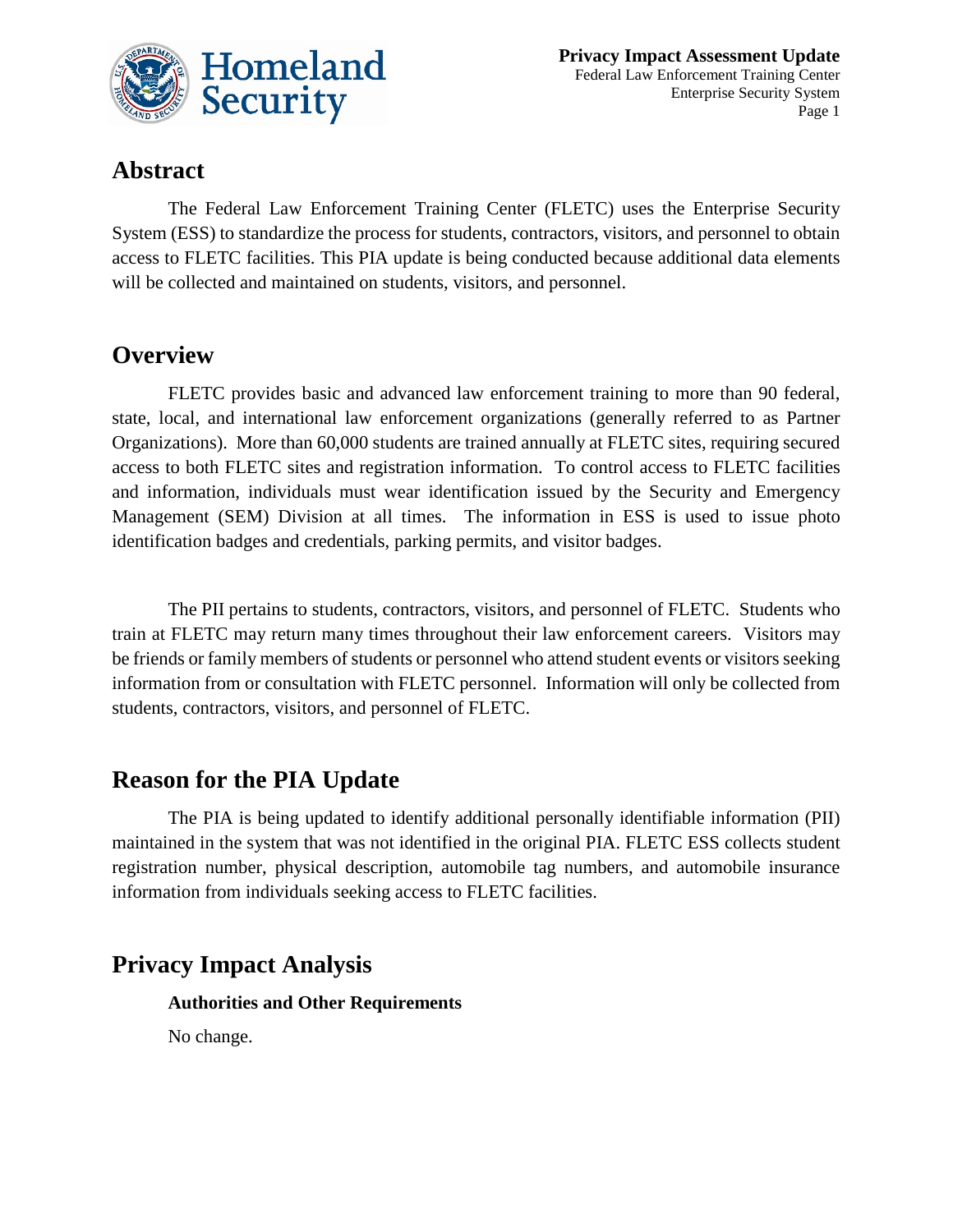

#### **Characterization of the Information**

FLETC collects PII directly from individuals seeking access to FLETC. In addition to the data elements specified in paragraph 1.1 of the original PIA, ESS also collects, uses, and maintains student registration number and vehicle description, tag number, and insurance information.<sup>[1](#page-2-0)</sup> There are no other changes.

#### **Uses of the Information**

There are no changes to the uses of information from the original PIA published January 25, 2010. FLETC continues to use the information collected to conduct background checks to ensure safety and security of FLETC sites and personnel; create an identification badge to be worn at all times while on a FLETC site; contact family and employer in case of emergency; establish eligibility for driver-related training and driving privileges while at the FLETC; and perform investigative or law enforcement activities as required, such as vehicle accidents, injury accidents, and alleged misconduct.

#### **Notice**

There are no changes to notice from the original PIA published January 25, 2010. FLETC continues to provide notice to individuals regarding the collection and use of their information through the Privacy Act Statement on the registration form, the DHS/ALL-024 Facility and Perimeter Access Control and Visitor Management System of Records Notice,<sup>[2](#page-2-1)</sup> and this PIA.

#### **Data Retention by the project**

There are no changes to data retention from the original PIA published January 25, 2010. FLETC destroys information in the system no later than five years after the expiration of the relationship with the individual requesting access or upon notification of death. Identification credentials including cards, badges, parking permits, photographs, agency permits, and visitor passes are destroyed three months after return to the issuing office.

#### **Information Sharing**

There are no changes to information sharing from the original PIA published January 25, 2010. DHS continues to share information pursuant to DHS/ALL-024 Facility and Perimeter Access Control and Visitor Management System of Records Notice.

#### **Redress**

 $\overline{a}$ 

There are no changes to redress from the original PIA published January 25, 2010. Individuals seeking to access or amend their records should submit a request in writing to:

<span id="page-2-0"></span><sup>1</sup> *See* 31 CFR § 700.10(d); FLETC Directive 70-09.I Traffic Regulations on FLETC Facilities (Dec. 28, 2012).

<span id="page-2-1"></span><sup>2</sup> DHS/ALL-024 Department of Homeland Security Facility and Perimeter Access Control and Visitor Management, 75 FR 5609 (February 3, 2010).